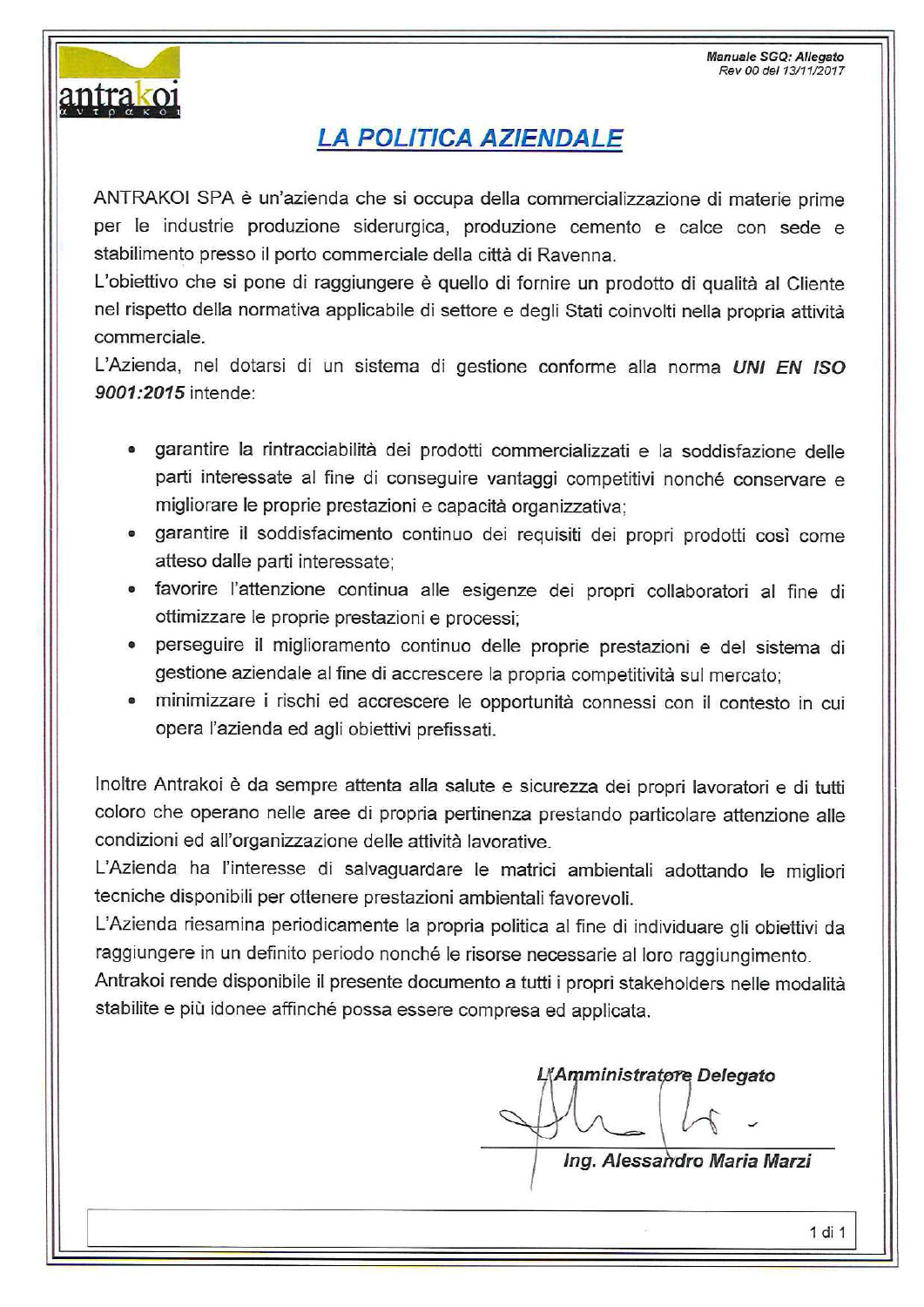

THE INTERNATIONAL CERTIFICATION NETWORK

# **CERTIFICATE**

CISQ /RINA has issued an IQNet recognized certificate that the organization:

### ANTRAKOI S.R.L.

VIA CLASSICANA 99 48122 RAVENNA (RA) ITALIA

in the following operative units:

Via Della Battana 22 48122 Ravenna (RA) ITALIA

has implemented and maintains a

#### Quality Management System

for the following scope:

PROCESSING OF ANTHRACITE, METALLURGICAL COKE, PETROLEUM COKE AND DRIED ANTHRACITE

which fulfills the requirements of the following standard:

#### ISO 9001:2015

First Issued on: 2018-08-07 Issued on: 2021-08-03 Expires on: 2024-08-06

This attestation is directly linked to the IQNet Partner's original certificate and shall not be used as a stand-alone document CISQ/RINA original certificate no.: 36966/18/S

IT-117534

Registration Number:



Alex Stoichitoiu President of IONET



Ing. Mario Romersi President of CISO

IQNet Partners\*:

AENOR Spain AFNOR Certification France APCER Portugal CCC Cyprus CISQ Italy CQC China CQM China CQS Czech Republic Cro Cert Croatia DQS Holding GmbH Germany EAGLE Certification Group USA FCAV Brazil FONDONORMA Venezuela ICONTEC Colombia Inspecta Sertifiointi Oy Finland INTECO Costa Rica IRAM Argentina JOA Japan KFO Korea MIRTEC Greece MSZT Hungary Nemko AS Norway NSAI Ireland NYCE-SIGE México PCBC Poland Quality Austria Austria RR Russia SII Israel SIQ Slovenia SIRIM QAS International Malaysia SQS Switzerland SRAC Romania TEST St Petersburg Russia TSE Turkey YUQS Serbia

\* The list of IQNet partners is valid at the time of issue of this certificate. Updated information is available under www.iqnet-certification.com